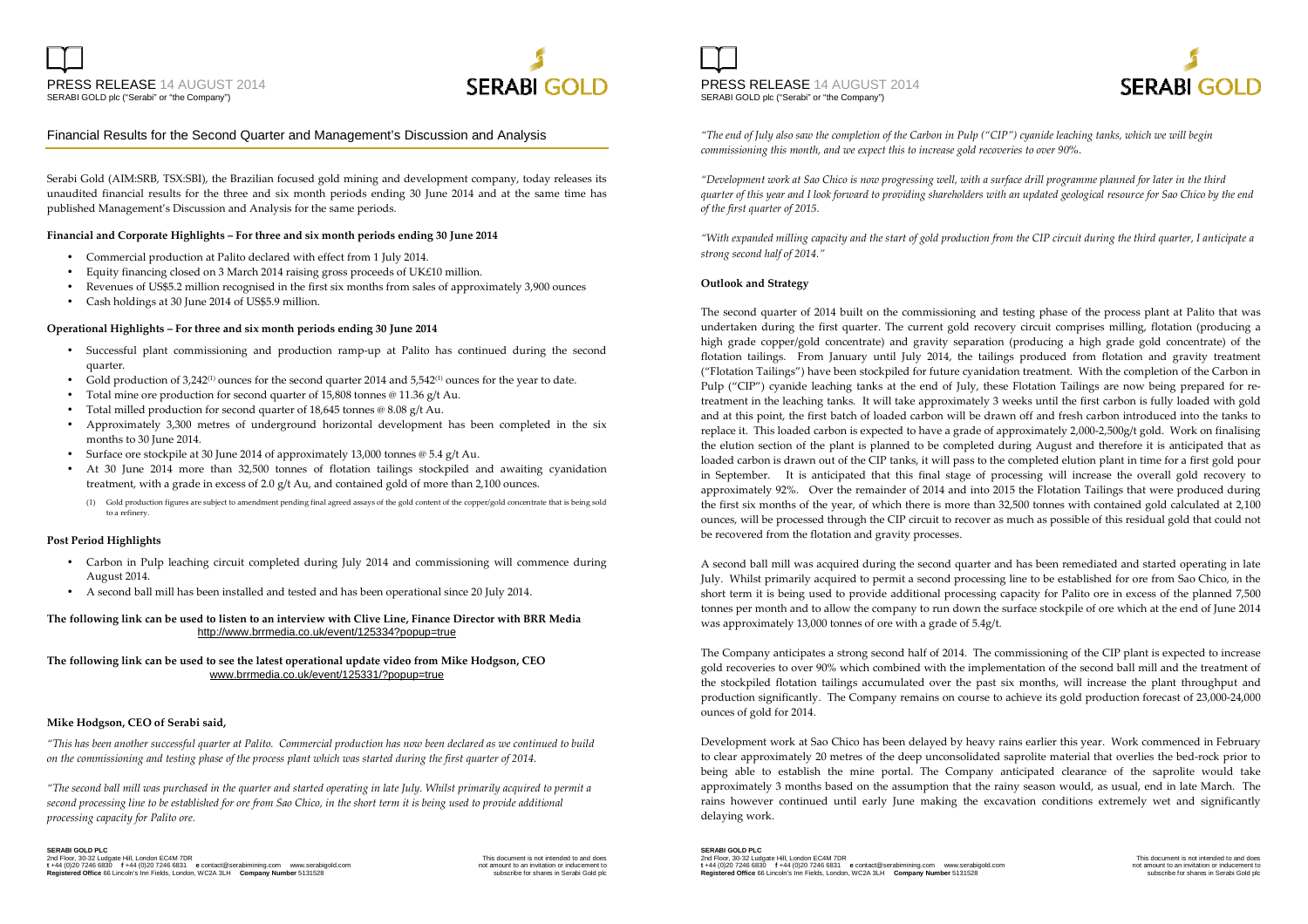# PRESS RELEASE 14 AUGUST 2014SERABI GOLD plc ("Serabi" or "the Company")



Work at Sao Chico is now progressing well, with the ground rapidly drying out. Ramp development was initially expected to commence in early July, but in light of the delay this is now expected to be before the end of September with a consequent delay in starting underground mine development. The decline ramp, once underway, will be driven at a 12% gradient and from it, two development levels, L1 and L2, will be established, at the 30 vertical metre and 60 vertical metre intervals respectively. The development levels will follow the principal structure, known as the Main Vein, to its strike extents to the East and West, currently estimated as 500 development metres per level.

The Company plans to generate an updated geological resource for Sao Chico in the first quarter of 2015. To facilitate this, a surface drill programme is now planned for later in the third quarter of this year. This will replace the previously announced underground drill programme which, with the delays in ramp and mine development, could not be completed within the Company's desired time frame.

The Final Exploration Report ("FER") for Sao Chico was completed and submitted to the Departamento Nacional de Produção Mineral ("DNPM") in February, representing the first part of the process of transforming the exploration licence into a mining licence. Work is now underway on the preparation of the Plano de Approveimento Economico ("PAE") which is required to be submitted once the DNPM has approved the FER.

In the longer term the Company plans to establish additional satellite high-grade gold mines in relatively close proximity to Palito which will be a centralised processing facility. In this way the company expects to be able to grow its production base at low capital cost, avoid the need for major infrastructure improvements to be in place for new operations to be commercially viable and have low environmental impact.

#### **Production statistics for six months to 30 June 2014**

|                         |        | Quarter ended | Quarter ended | Six month to  |
|-------------------------|--------|---------------|---------------|---------------|
|                         |        | 31 March 2014 | 30 June 2014  | 30 June 2014  |
| Mining                  |        |               |               |               |
| Horizontal Development  | metres | 1,491         | 1,804         | 3,295         |
| Ore Mined               | tonnes | 11,387        | 15,808        | 27,195        |
| Average Grade Mined     | g/t    | 7.09          | 11.36         | 9.57          |
| Plant                   |        |               |               |               |
| Tonnes Milled           | tonnes | 14,050        | 18,645        | 32,695        |
| Average Grade processed | g/t    | 6.91          | 8.08          | 7.58          |
| Gold produced           | ounces | $2,300^{(1)}$ | $3.242^{(1)}$ | $5,542^{(1)}$ |

(1) Gold production figures are subject to amendment pending final agreed assays of the gold content of the copper/gold concentrate that is being sold to a refinery.

#### **Summary financials for six months to 30 June 2014**

|                                        | Six months ended | Six months ended |
|----------------------------------------|------------------|------------------|
|                                        | 30 June 2014     | 30 June 2013     |
|                                        | US\$             | US\$             |
| Revenues                               |                  |                  |
| Loss before taxation                   | (2,926,358)      | (2,316,741)      |
| Net loss per share (basic and diluted) | (0.50c)          | (0.69c)          |

**SERABI GOLD PLC** 

nd Floor, 30-32 Ludgate Hill, London EC4M 7DR و Contact Schedule and does (the Schedule and does on the Schedu<br>1 Heral (2012 1444 (2012 1724 6831) e Contact ® serabimining.com www.serabigold.com and the Schedule of the

PRESS RELEASE 14 AUGUST 2014 SERABI GOLD plc ("Serabi" or "the Company")

# **SERABLGOLD**

|                              | As at        | As at            |
|------------------------------|--------------|------------------|
|                              | 30 June 2014 | 31 December 2013 |
|                              | US\$         | US\$             |
| Cash                         | 5,920,963    | 3,789,263        |
| Inventories                  | 4,482,101    | 3,890,880        |
| Debtors                      | 7,637,166    | 1,340,631        |
| Total current assets         | 18,040,230   | 9,020,774        |
| Deferred exploration costs   | 26,508,924   | 24,659,003       |
| Property plant and equipment | 43,412,368   | 36,008,318       |
| Total assets                 | 87,961,522   | 69,688,095       |
| <b>Total liabilities</b>     | 10,614,015   | 9,653,388        |
| Equity shareholders' funds   | 77,347,507   | 60,034,707       |
|                              |              |                  |

The unaudited financial results for the three and six month periods ended 30 June 2014 and the Management Discussion and Analysis for the same periods, together with this announcement, will be available from the Company's website – www.serabigold.com and will be posted on SEDAR at www.sedar.com.

| Enquiries                                                                                                                |                                                                                             |                                                                                    |                                                                                        |
|--------------------------------------------------------------------------------------------------------------------------|---------------------------------------------------------------------------------------------|------------------------------------------------------------------------------------|----------------------------------------------------------------------------------------|
| <b>SERABI GOLD plc</b><br><b>Michael Hodgson</b><br>Chief Executive<br>Clive Line<br><b>Finance Director</b>             | $t +44(0)2072466830$<br>m +44 (0)7799 473621<br>$t +44(0)2072466830$<br>m+44 (0)7710 151692 | <b>PEEL HUNT LLP</b><br><b>UK Broker</b><br><b>Matthew Armitt</b><br>Ross Allister | t +44 (0) 20 7418 9000<br>t+44 (0)20 7418 9000                                         |
|                                                                                                                          | e contact@serabigold.com<br>www.serabigold.com                                              |                                                                                    |                                                                                        |
| <b>BEAUMONT CORNISH Limited</b><br><b>Nominated Adviser &amp; Financial Adviser</b><br>Roland Cornish<br>Michael Cornish | t+44 (0)20 7628 3396<br>t+44 (0)20 7628 3396                                                | <b>Blytheweigh</b><br><b>UK Financial PR</b><br>Tim Blythe<br>Halimah Hussain      | $t +44(0)2071383204$<br>m +44 7816 924626<br>$t +44(0)2071383203$<br>m +44 7725 978141 |
|                                                                                                                          | Copies of this release are available from the Company's website at www.serabigold.com       |                                                                                    |                                                                                        |

### **SERABI GOLD PLC**

2nd Floor, 30-32 Ludgate Hill, London EC4M 7DR: This Man and does the Man and docs. This document is not intended to and does<br>t +44 (0)20 7246 6830 f +44 (0)20 7246 6831 e contact@serabimining.com www.serabigold.com **Registered Office** 66 Lincoln's Inn Fields, London, WC2A 3LH **Company Number** 5131528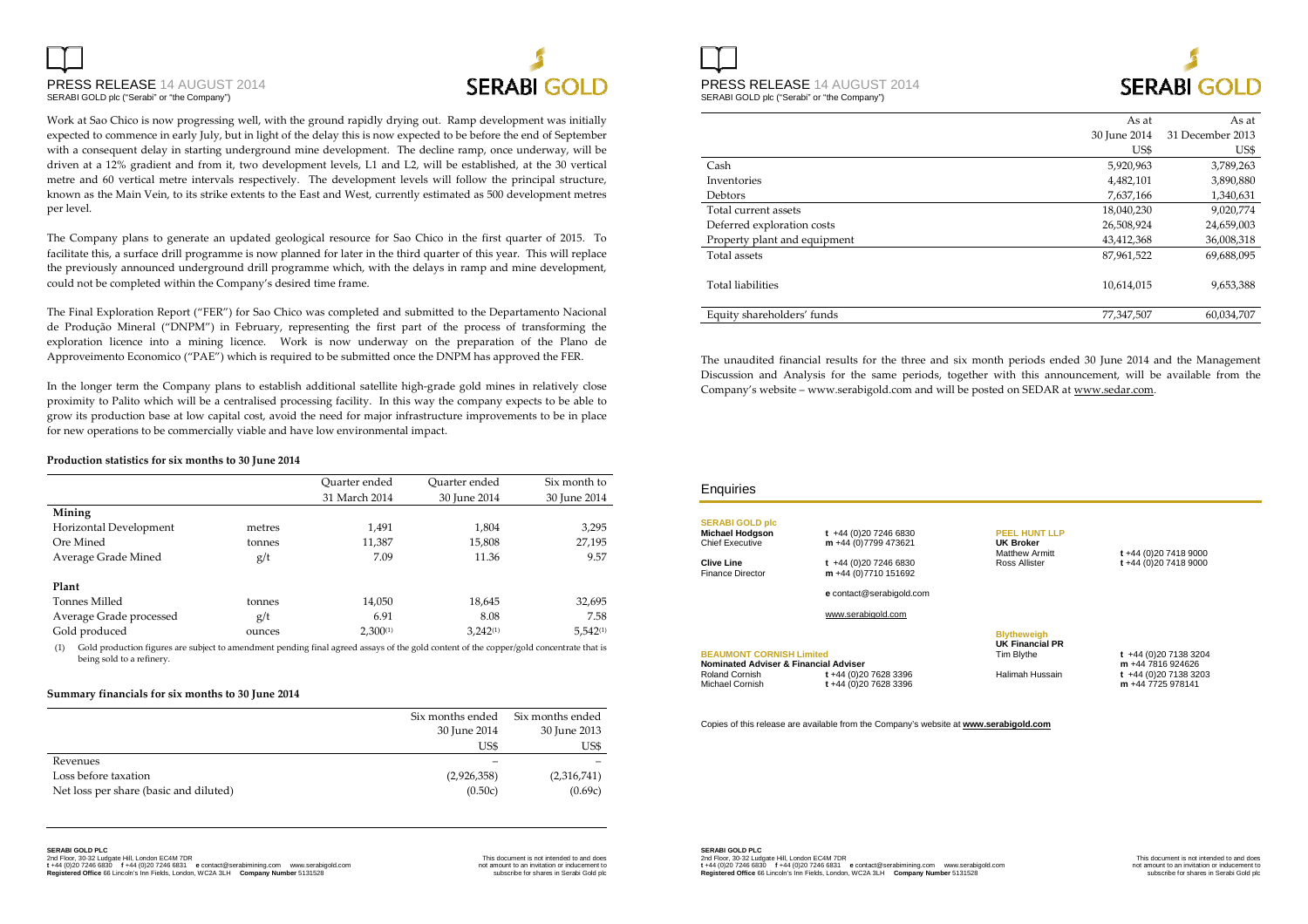#### **Qualified Persons Statement**

 The scientific and technical information contained within this announcement has been reviewed and approved by Michael Hodgson, a Director of the Company. Mr Hodgson is an Economic Geologist by training with over 26 years' experience in the mining industry. He holds a BSc (Hons) Geology, University of London, a MSc Mining Geology, University of Leicester and is a Fellow of the Institute of Materials, Minerals and Mining and a Chartered Engineer of the Engineering Council of UK, recognising him as both a Qualified<br>Person for the purposes of Canadian National Instrument 43-101 and by the AIM Guidance Note on Mining and Oil & Gas Companies dated June 2009.

#### **Forward Looking Statements**

 Certain statements in this announcement are, or may be deemed to be, forward looking statements. Forward looking statements are identified by their use of terms and phrase such as ''believe'', ''could'', "should" ''envisage'', ''estimate'', ''intend'', ''may'', ''plan'', ''will'' or the negative of those, variations or comparable expressions, including references to assumptions. These forward looking statements are not based on historical facts but rather on the Directors' current expectations and assumptions regarding the Company's future growth, results of operations, performance, future capital and other expenditures (including the amount, nature and sources of funding thereof), competitive advantages, business

#### **GLOSSARY OF TERMS**

The following is a glossary of technical terms:

"Au" means gold.

 "assay" in economic geology, means to analyze the proportions of metal in a rock or overburden sample; to test an ore or mineral for composition, purity, weight or other properties of commercial interest.

"grade" is the concentration of mineral within the host rock typically quoted as grams per tonne  $(g/t)$ , parts per million (ppm) or parts per billion (ppb).

#### "g/t" means grams per tonne.

"mRL" – depth in metres measured relative to a fixed point – in the case of Palito this is sea-level. The mine entrance is at 250mRL.

"Vein" is a generic term to describe an occurrence of mineralised rock within an area of non-mineralised rock.

Serabi Gold plc (AIM:SRB, TSX:SBI), the Brazilian focused gold mining and development company, is pleased to announce that commercial production at its Palito gold mine commenced with effect from 1 July 2014. The Company also provides an update on its activities at its high-grade underground gold mining operation at Palito for the second quarter of 2014.

#### **FINANCE REVIEW**

#### **Results of Operations**

#### **Three month period ended 30 June 2014 compared to the three month period ended 30 June 2013**

The loss from operations increased by US\$699,749 from US\$966,453 for the 3 months ended 30 June 2013 to US\$1,666,202 for the three month period ended 30 June 2014. This increase is primarily due to an increase in administration expenses of US\$676,407. This increase of US\$676,407 can be accounted for as follows:

- (i) An increase of US\$126,786 in professional and legal fees which were incurred in connection with the share placement which took place during the first quarter of 2014 to raise gross proceeds of UK£10 million. This includes approximately US\$57,500 in connection with the listing charges for these new shares levied by the Toronto Stock Exchange and AIM.
- (ii) An increase of US\$168,657 relating to administration costs incurred in Brazil. During the financial year ended 31 December 2013, whilst the mine site was in remediation and development, the Company treated as a capital cost of the mine certain administrative costs including accounting and IT related personnel costs. For the financial year 2014 and with the start of production operations the Company determined that all costs of administrative personnel not directly located at the Palito mine and acting in the functions of accounting, IT, personnel and including the local Country Manager would be treated as an administrative cost of the business. During the 3 month period to 30 June 2013, the level of administrative costs capitalised as part of the overall capital development costs of Palito was approximately US\$146,000. During the six months to 30 June 2014, there has also been an increase in the level of administrative

## **SERABI GOLD PLC**

2nd Floor, 30-32 Ludgate Hill, London EC4M 7DR<br>1 +44 (0)20 7246 6830 f+44 (0)20 7246 6831 e contact @serabimining.com www.serabigold.com mis amount to an invitation or inducement to **Registered Office** 66 Lincoln's Inn Fields, London, WC2A 3LH **Company Number** 5131528

prospects and opportunities. Such forward looking statements reflect the Directors' current beliefs and assumptions and are based on information currently available to the Directors. A number of factors could cause actual results to differ materially from the results discussed in the forward looking statements including risks associated with vulnerability to general economic and business conditions, competition, environmental and other regulatory changes, actions by governmental authorities, the availability of capital markets, reliance on key personnel, uninsured and underinsured losses and other factors, many of which are beyond the control of the Company. Although any forward looking statements contained in this announcement are based upon what the Directors believe to be reasonable assumptions, the Company cannot assure investors that actual results will be consistent with such forward looking statements.

**SERABLGOLD** 

Neither the Toronto Stock Exchange, nor any other securities regulatory authority, has approved or disapproved of the contents of this news release.

(iv)

- were paid in the calendar year to 31 December 2013 the charge of approximately US\$300,000 was incurred during the quarter ended 31 March 2103 whilst the calculations and settlements of these current bonuses were only finalised and incurred in the quarter ended 30 June 2014.
- Provisions in respect of unpaid taxes from prior years have been recorded in the 3 month period to 30 June 2014 amounting to US\$63,700 (3 months to 30 June 2013 - US\$92,100). Taxes relating to the period including property and licence fees were US\$7,200 (3 months to 30 June 2013 – US\$64,000).

The increase in depreciation charges of US\$27,348 between the two periods reflects the Company having purchased new plant and equipment during the year as it returned the Palito Mine to production. New underground mining fleet was delivered during the third quarter of 2013 and is being depreciated in accordance with normal practice. However, the depreciation charges for this particular equipment which amounted to approximately US\$114,000 for the three months to 30 June 2014 are being capitalised as a pre-production cost whilst the mine was in a commissioning and ramp-up phase. Following the declaration of commercial production with effect from 1 July 2014 the depreciation charges in respect of this mining fleet will be expensed through the Income Statement. Depreciation charges in respect of all other assets are already being expensed through the Income Statement.

Share based payments decreased from US\$47,846 for the three month period ended 30 June 2013 to US\$43,840 for the three month period ended 30 June 2014. The deemed value assigned to these share options is amortised over the expected option life and is calculated using the Black Scholes model. The charge for the three months to 30 June 2014 is in respect of options granted between 1 April 2011 and 30 June 2014.

The Company recorded a foreign exchange gain of US\$18,794 in the 3 month period to 30 June 2014 which compares with a foreign exchange gain of US\$23,400 recorded for the 3 months ended 30 June 2013. These foreign exchange gains and losses primarily occurred in respect of the cash holdings of the Company in currencies other than US Dollars as at the period end and do not necessarily reflect actual realised profits or losses. The Company holds funds in certain currencies in anticipation of future expenditures that are anticipated to be settled in those currencies.

Net interest charges for the 3 month period to 30 June 2014 were US\$21,329 compared with US\$14,462 for the same period of 2013. An analysis of the composition of these charges is set out in the table below:

|                                            | Ouarter ended<br>30 June 2014<br>US\$ | Ouarter ended<br>30 June 2013<br>US\$ |
|--------------------------------------------|---------------------------------------|---------------------------------------|
| Interest expense on convertible loan stock | 21,227                                | 15,653                                |
| Re-classification of prior quarter charges | (25,000)                              |                                       |
| Other interest and finance expenses        | 29,575                                | 5,100                                 |
|                                            | 25,802                                | 20,753                                |
| Interest income                            | (4, 473)                              | (6,291)                               |
|                                            | 21,329                                | 14,462                                |

#### **Six month period ended 30 June 2014 compared to the six month period ended 30 June 2013**

The loss from operations increased by US\$703,032 from a loss of US\$2,030,719 for the six months to 30 June 2013 to US\$2,733,751 for the six month period to 30 June 2014. The primary reason for this increase is due to an increase in administration costs from

### **SERABI GOLD PLC**

2nd Floor, 30-32 Ludgate Hill, London EC4M 7DR: This Man and does the Man and docs. This document is not intended to and does<br>t +44 (0)20 7246 6830 f +44 (0)20 7246 6831 e contact@serabimining.com www.serabigold.com **Registered Office** 66 Lincoln's Inn Fields, London, WC2A 3LH **Company Number** 5131528

# **SERABLGOLD**

staffing and travel expenses required as the Company has commenced production operations at Palito. These personnel are principally involved in the accounting, information technology and personnel departments.

- (iii) A one off structuring fee of US\$50,000 in relation to a trade finance facility entered into by the Company to accelerate receipt of cash flow from the production of Copper/Gold concentrates.
- The payment of performance bonuses to senior personnel amounting to US\$204,000. Whilst performance bonuses
- (v) Taxes incurred in the period have reduced by US\$86,000 compared with the corresponding 3 month period in 2013.

PRESS RELEASE 14 AUGUST 2014 SERABI GOLD plc ("Serabi" or "the Company")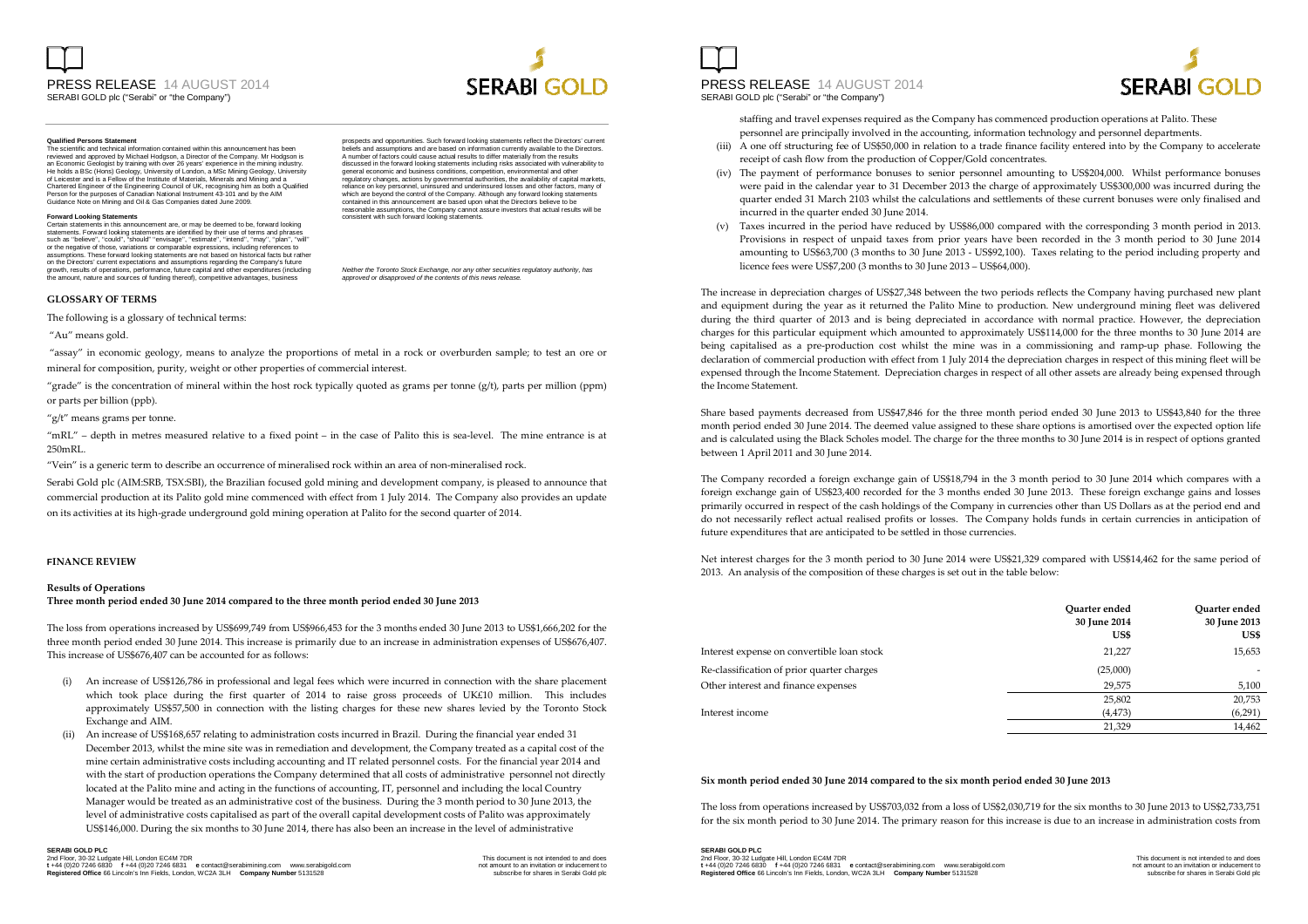



US\$1,714,386 for the six months ended 30 June 2013 to US\$2,394,018 for the six months ended 30 June 2014. The increase of US\$679,632 can be accounted for as follows:

- (i) An increase of US\$284,040 in professional and legal fees reflecting, in the large part, costs incurred in connection with the share placement which took place during the first quarter of 2014 to raise gross proceeds of UK£10 million. This includes approximately US\$57,500 representing the listing charges for these new shares levied by the Toronto Stock Exchange and AIM.
- (ii) An increase of US\$306,869 relating to administration costs incurred in Brazil. During the financial year ended 31 December 2013, whilst the mine site was in remediation and development, the Company treated as a capital cost of the mine certain administrative costs including accounting and IT related personnel costs. For the financial year 2014 and with the start of production operations the Company determined that all costs of administrative personnel not directly located at the Palito mine and acting in the functions of accounting, IT, personnel and including the local Country Manager would be treated as an administrative cost of the business. During the six month period to 30 June 2103, the level of administrative costs capitalised as part of the overall capital development costs of Palito was approximately US\$277,000. During the six months to 30 June 2014, there has also been an increase in the level of administrative staffing and travel expenses required as the Company has commenced production operations at Palito. These personnel are principally involved in the accounting, information technology and personnel departments.
- (iii) Bank fees and advancement charges increased by US\$86,344 for the six month period to 30 June 2014 in comparison to the same period in 2013. This includes a one off structuring fee of US\$50,000 in relation to a trade finance facility entered into by the Company to accelerate receipt of cash flow from the production of Copper/Gold concentrates.
- (iv) Taxes incurred in the period have reduced by US\$75,000 compared with the corresponding six month period in 2013. Provisions in respect of unpaid taxes from prior years have been recorded in the six month period to 30 June 2014 amounting to US\$72,700 (six months to 30 June 2013 - US\$100,200). Taxes relating to the period including property and licence fees were US\$35,000 (six months to 30 June 2013 – US\$82,000).

The increase in depreciation charges of US\$45,664 between the two periods reflects the Company having purchased new plant and equipment during the year as it returned the Palito Mine to production. New underground mining fleet was delivered during the third quarter of 2013 and is being depreciated in accordance with normal practice. It should be noted that the depreciation charges for this particular equipment which amounted to approximately US\$228,000 for the six months to 30 June 2014 are being capitalised as a pre-production cost whist the mine remained in a commissioning and ramp-up phase. Following the declaration of commercial production with effect from 1 July 2014 the depreciation charges in respect of this mining fleet will in future be expensed through the Income Statement. Depreciation charges in respect of all other assets are already being expensed through the Income Statement.

Share based payments decreased from US\$95,692 for the six month period ended 30 June 2013 to US\$73,427 for the six month period ended 30 June 2014. The deemed value assigned to these share options is amortised over the expected option life and is calculated using the Black Scholes model. The charge for the six months to 30 June 2014 is in respect of options granted between 1 January 2011 and 30 June 2014.

The Company has incurred an expense in the six month period ended 30 June 2014 of US\$230,702 in respect of bonus payments made to senior management personnel in respect of the preceding financial year's performance which is a decrease US\$95,810 in comparison to the payment of US\$326,512 made during the same period of 2013.

The Company recorded a foreign exchange gain of US\$8,876 in the six month period to 30 June 2014 which compares with a foreign exchange loss of US\$231,818 recorded for the six months ended 30 June 2013. These foreign exchange losses primarily incurred in respect of the cash holdings of the Company in currencies other than US Dollars as at the period end and do not necessarily reflect actual realised profits or losses. The Company holds funds in certain currencies in anticipation of future expenditures that are anticipated to be settled in those currencies.

Net interest charges for the six month period to 30 June 2014 were US\$201,483 compared with US\$54,204 for the first six months of 2013. An analysis of the composition of these charges is set out in the table below:





|                                            | Ouarter ended | Ouarter ended |
|--------------------------------------------|---------------|---------------|
|                                            | 30 June 2014  | 30 June 2013  |
|                                            | US\$          | US\$          |
| Interest on short term loan                | 154.744       | 26,630        |
| Interest expense on convertible loan stock | 41,473        | 31,292        |
| Other interest and finance expenses        | 9.739         | 5,330         |
|                                            | 205,956       | 63,252        |
| Interest income                            | (4, 473)      | (9,048)       |
|                                            | 201.483       | 54.204        |

#### **Liquidity and Capital Resources**

On 3 March 2014, the Company completed a placing of 200 million units at a price of UK£0.05 per unit raising gross proceeds of UK£10 million. The share placement was pursuant to a conditional subscription agreement entered into on 20 December 2013 between the Company and Fratelli Investments Limited ("Fratelli") to subscribe for a minimum of 125 million units and a maximum of 162.5 million units to finance initial development and underground drilling at the Sao Chico project and to provide further working capital to the business during the start-up phase of gold production at Palito. The final form of the investment by Fratelli comprised of (a) a subscription for 125 million units at the Subscription Price of 5 pence per unit; and (b) a further subscription for 27.5 million units at a subscription price of 5 pence per unit. The company procured third party investment not deemed to be acting in concert with Fratelli for 47.5 million units.

Each unit comprises one new ordinary share and one half of a warrant. Each whole warrant entitles the holder to subscribe for one new ordinary share at a price of 6p for a period of two years from the date of issue.

Following completion of the share placement the Company repaid a short-term loan facility of US\$7.5 million plus accrued interest that had been provided to the Company by Fratelli. At the time of repayment a total of US\$5.5 million had been advanced under the loan facility. Interest due under the facility was US\$104,877 as at the date of the repayment of the loan facility.

On 20 December 2013, the Company entered into a secured loan agreement for a total facility of US\$7.5 million with Fratelli Investments Limited ("Fratelli") and at the same time entered into a conditional subscription agreement with Fratelli for the placement of up to 162.5 million units as part of a placement of up to 200 million units to raise up to UK£10 million. As at 31 December 2013, the Company had drawn down US\$2.75 million of the US\$7.5 million facility. Under the Loan Agreement Fratelli agreed to provide up to US\$7.5 million, to be drawn down in three instalments commencing from the date of the agreement, to provide working capital to the Company and the Group during the start-up phase of gold production at Palito and to finance the initial development at the Sao Chico gold project. The loan was to be repaid by the earlier of 30 April 2014 and the date falling seven days after the funds due from Fratelli under the conditional subscription were received and carried interest at a rate of 12% per annum and an arrangement fee of 3% of the facility amount. The loan was secured against (i) the entire share capital of Serabi Mining Limited, a subsidiary of Serabi Gold plc, and the 99.99% shareholder of Serabi Mineraçăo SA, which is the licence holder for the Palito Mine and (ii) the entire share capital of Kenai Resource Ltd a subsidiary of Serabi Gold plc and the 100 per cent shareholder of Gold Aura do Brasil Mineraçăo Ltda, which is the licence holder for the Sao Chico project. In addition the Company also made a charge in favour of Fratelli over all current and future sums owed by Serabi Mineraçăo SA to Serabi Gold plc. Following completion of the share placing on 3 March 2014, all amounts borrowed by the Company under the loan facility plus accrued interest were repaid to Fratelli and all security released.

On 30 June 2014 the Company's net assets amounted to US\$77.35 million which compares to US\$60.03 million as reported at 31 December 2013. This increase reflects the issue of new shares competed in March 2014 which raised gross proceeds of UK£10.0 million (US\$16.65 million).

Non-current assets totalling US\$69.9 million at 30 June 2014 (31 December 2013: US\$60.7 million), are comprised of property, plant and equipment, which as at 30 June 2014 totalled US\$43.4 million (31 December 2013: US\$36.0 million ), and includes

**SERABI GOLD PLC** 2nd Floor, 30-32 Ludgate Hill, London EC4M 7DR: This Man and does the Man and docs. This document is not intended to and does<br>t +44 (0)20 7246 6830 f +44 (0)20 7246 6831 e contact@serabimining.com www.serabigold.com **Registered Office** 66 Lincoln's Inn Fields, London, WC2A 3LH **Company Number** 5131528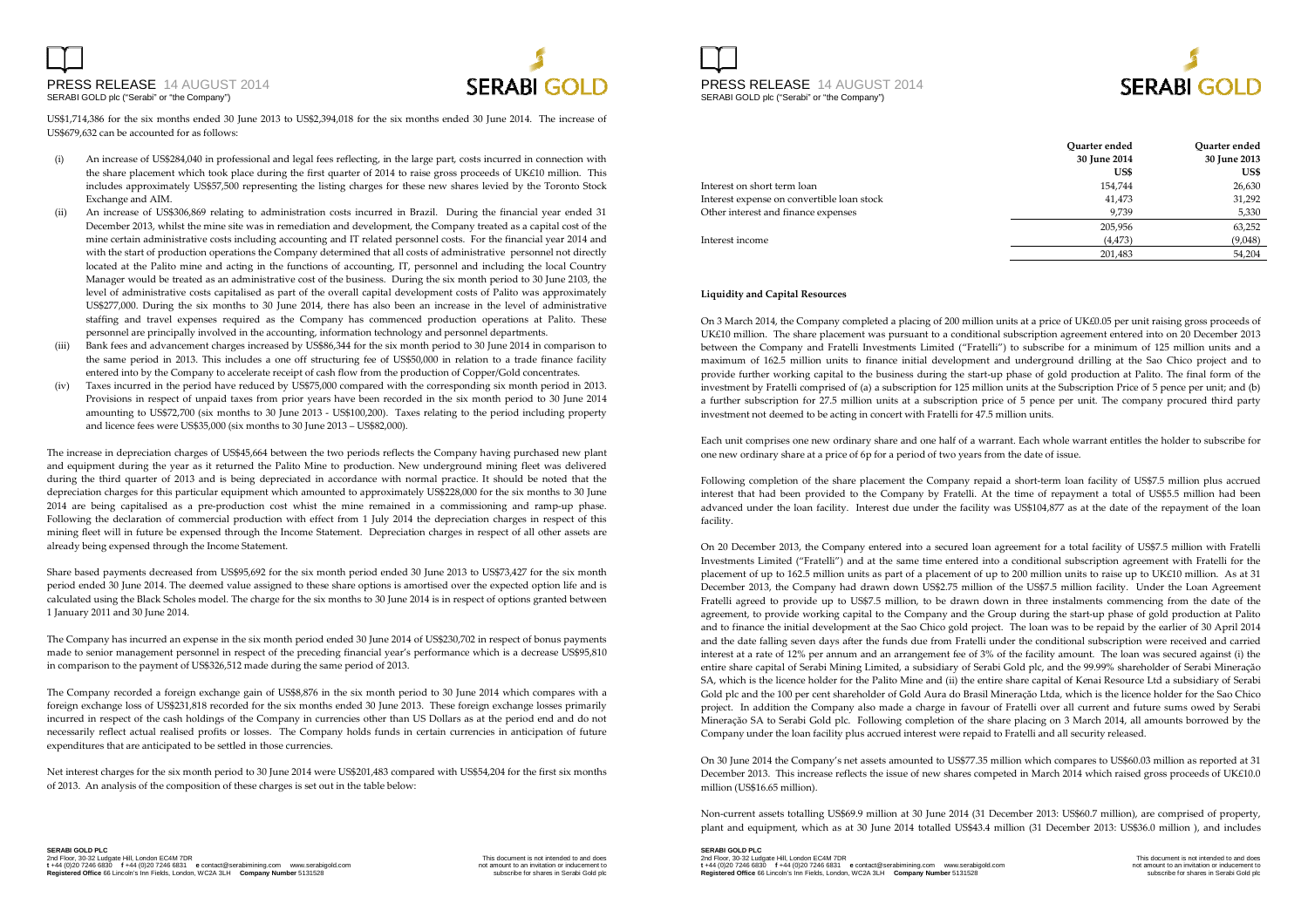# PRESS RELEASE 14 AUGUST 2014SERABI GOLD plc ("Serabi" or "the Company")



US\$21.9 million (US\$20.7 million as of 31 December 2013) attributable to the Palito Mine Property and US\$15.2 million (US\$10.8 million as of 31 December 2013) representing the current expenditure on Projects in Construction incurred on the rehabilitation programme. Deferred exploration costs as at 30 June 2014 totalled US\$26.5 million (31 December 2013: US\$24.7 million) of which US\$15.7 million relates to past exploration expenditures around the Palito Mine and the wider Jardim Do Ouro project area (US\$14.9 million as at 31 December 2013) and US\$10.85 million (31 December 2013: US\$9.8 million) relates to the past exploration costs relating to the Sao Chico gold project.

The Company had a working capital position of US\$9,958,237 at 30 June 2014 compared to US\$2,091,941 at 31 December 2013 as per the table below:

|                               | <b>Note</b>  | <b>June 2014</b> | December 2013 | Variance   |
|-------------------------------|--------------|------------------|---------------|------------|
|                               |              | US\$             | US\$          | US\$       |
| <b>Current assets</b>         |              |                  |               |            |
| Cash at bank and in hand      |              | 5,920,963        | 3,789,263     | 2,131,700  |
| Inventories                   | $\mathbf{i}$ | 4,482,101        | 3,890,880     | 591,221    |
| Prepayments                   | ii           | 2,358,282        | 1,264,654     | 1,093,628  |
| Trade and other receivables   | iii          | 5,278,884        | 75,977        | 5,202,907  |
| Total current assets          |              | 18,040,230       | 9,020,774     | 9,019,456  |
| Total current liabilities     |              |                  |               |            |
| Trade and other payables      | iv           | 3,675,731        | 2,871,546     | 804,183    |
| Interest bearing liabilities  | $\mathbf{V}$ | 4,241,523        | 3,790,363     | 451,160    |
| Accruals                      |              | 137,739          | 266,924       | (129, 185) |
| Total current liabilities     |              | 8,054,993        | 6,928,833     | 1,126,160  |
|                               |              |                  |               |            |
| Working capital               |              | 9,985,237        | 2,091,941     | 7,893,296  |
| Non-current liabilities       |              |                  |               |            |
| Interest bearing liabilities  | $\mathbf{V}$ | 527,168          | 833,560       | (306, 392) |
| Provisions                    | vi           | 1,574,875        | 1,480,665     | 94,210     |
| Trade and other payables      |              | 456,979          | 410,330       | 46,649     |
| Total non-current liabilities |              | 2,559,022        | 2,724,555     | 165,533    |

The increase in the cash balances of US\$2,131,700 results from the placing of new shares which was completed on 3 March 2014 raising gross proceeds of UK£10 million. Part of these funds were applied to the repayment of a short term shareholder loan of US\$5.5 million (excluding interest) of which US\$2.75 million was included in working capital at 31 December 2013. Further funds have been used to meet the on-going capital development and working capital expenditures of Palito and the initial development activity for the Sao Chico project.

Whilst the Company has started to generate revenues from the sale of copper/gold concentrate that is produced from the floatation process at the Palito mine, it can only recognise these revenues in accordance with IFRS at such time as the ownership transfers to the Buyer. This is generally considered to be the date on which the copper/gold concentrate leaves Brazil on its way to the Company's designated refinery. In accordance with normal industry practice initial payments from the refinery only occur after specified contractual periods following the arrival of the material with the refinery. As at 30 June 2014 the company had produced 507 wet metric tonnes of copper/gold concentrate of which revenue has been recognised for 400 tonnes which were either en route to or had already been delivered to the refinery. Revenue accrued in respect of these sales was US\$5.2 million all of which was outstanding as at 30 June 2014.

To minimise the effect of these settlement delays on the working capital of the Company, it has agreed a facility with a precious metals trading group whereby the Company can secure an advance payment for the copper/gold concentrate that has left Brazil secured against the debt due from the refinery. As at 30 June the amount advanced under this facility was US\$3,188,179.

PRESS RELEASE 14 AUGUST 2014 SERABI GOLD plc ("Serabi" or "the Company")



The increase in the Company's cash at bank position together with the amounts due for sales of copper/gold concentrate is the principal reason for the improvement in the working capital position of the company. Some of the other items which have had an impact on the Companies working capital position include the following.

(i) The levels of inventories have increased by US\$0.6 million compared with 31 December 2013. Inventories of consumables (fuel, spare parts, chemicals, explosives etc.) at 30 June 2014 being US\$1.12 million have increased by US\$0.23 million compared the holdings at 31 December 2013 which had a value of US\$0.89 million. The Company acquires stocks of certain materials including reagents and explosives and other consumables in quantities that are sufficient for up to 3 to 4 months consumption requirements to minimise freight and other logistics costs and improve pricing. Accordingly stock levels at any time will reflect variations potentially caused by the timing of delivery of items into inventory. In addition the Company is in the final stages of completing the remediation of the CIP plant and has been acquiring reagents and consumables in preparation for the commissioning and operation of this additional process circuit.

Inventories of work in progress comprising mined ore, material in the course of processing or product stocks awaiting sale, have increased by US\$0.4 million between 31 December 2013 and 30 June 2014. At 31 December 2013, the Company valued the stockpile of ore that had been established on surface in preparation for processing at US\$3.0 million. Whilst this stockpile has been depleted during the six months to 30 June 2014, from approximately 25,000 tonnes at 31 December 2013 to approximately 13,000 tonnes, at the same time the Company had on hand at 30 June 2014 an inventory of approximately 107 wet metric tonnes of copper/gold concentrate either at Palito or en-route to the port of Belem from where this material is shipped to a refinery in Europe. The valuation of US\$1.63 million ascribed to this finished goods inventory accounts for most of the increase in inventory value at 30 June 2014, whilst the value of the ore stockpile has reduced by US\$1.27 million over the same period.

- (ii) The level of prepayments has increased by US1.09 million from US\$1.26 million at 31 December 2013 to US\$2.36 million at 30 June 2014. The prepayments represent:
	- a. Prepaid taxes in Brazil amounting to US1.62 million, (31 December 2013: US\$1.10 million), of which the majority is federal and state sales taxes which the Company expects to recover either through off-set against other federal tax liabilities or through recovery directly. The amount recoverable has increased by approximately US\$0.52 million in comparison to the prior year due to an increase in the level of social taxes the Company has prepaid at 30 June 2014.
	- b. Supplier down-payments reflecting the timing and level of development and construction activity currently being undertaken for the opening of the Palito Mine. The Company has made advances to suppliers in respect of goods purchased (including down payment on new machinery) or items being fabricated of US\$653,104 (31 December 2013 : US\$228,000).
- (iii) Receivables of US\$5.3 million as at 30 June 2014 have increased by US\$5.2 million compared to the balance of US\$76,000 at 31 December 2013. As noted already this is attributable to the amounts owed of US\$5.2 million in respect of revenue due on shipments of copper/gold concentrate that have departed from Brazil during the first six months of 2014.
- (iv) Trade and other payables amounting to US\$3,675,731 at 30 June 2014 compare with an amount owed by the Company of US\$2,871,546 at 31 December 2013, an increase of US\$804,185. The items comprising this total balance are:
	- a. Trade Creditors have increased by US\$886,276 in comparison to 31 December 2013 which is partly due to the increase in activity and operating equipment being utilised for mine development as well as the actual timing of settlement payments to trade creditors;
	- b. The standard wage accrual and social welfare accrual have decreased by US\$79,931 from 31 December 2013 to 30 June 2014. This decrease results from the settlement during the first quarter of 2014 for a liability for the thirteenth salary which Brazilian employees are entitled to receive. The cost is accrued during the year and final settlement and taxes are paid in December and January;

#### (v) Interest bearing liabilities due within one year increased by US\$451,160.

During the period the Company settled a short term shareholder loan of which US\$2.75 million was outstanding at 31 December 2013. The loan including all accrued interest was repaid in March 2014.

### **SERABI GOLD PLC**

2nd Floor, 30-32 Ludgate Hill, London EC4M 7DR: This Man and does the Man and docs. This document is not intended to and does<br>t +44 (0)20 7246 6830 f +44 (0)20 7246 6831 e contact@serabimining.com www.serabigold.com **Registered Office** 66 Lincoln's Inn Fields, London, WC2A 3LH **Company Number** 5131528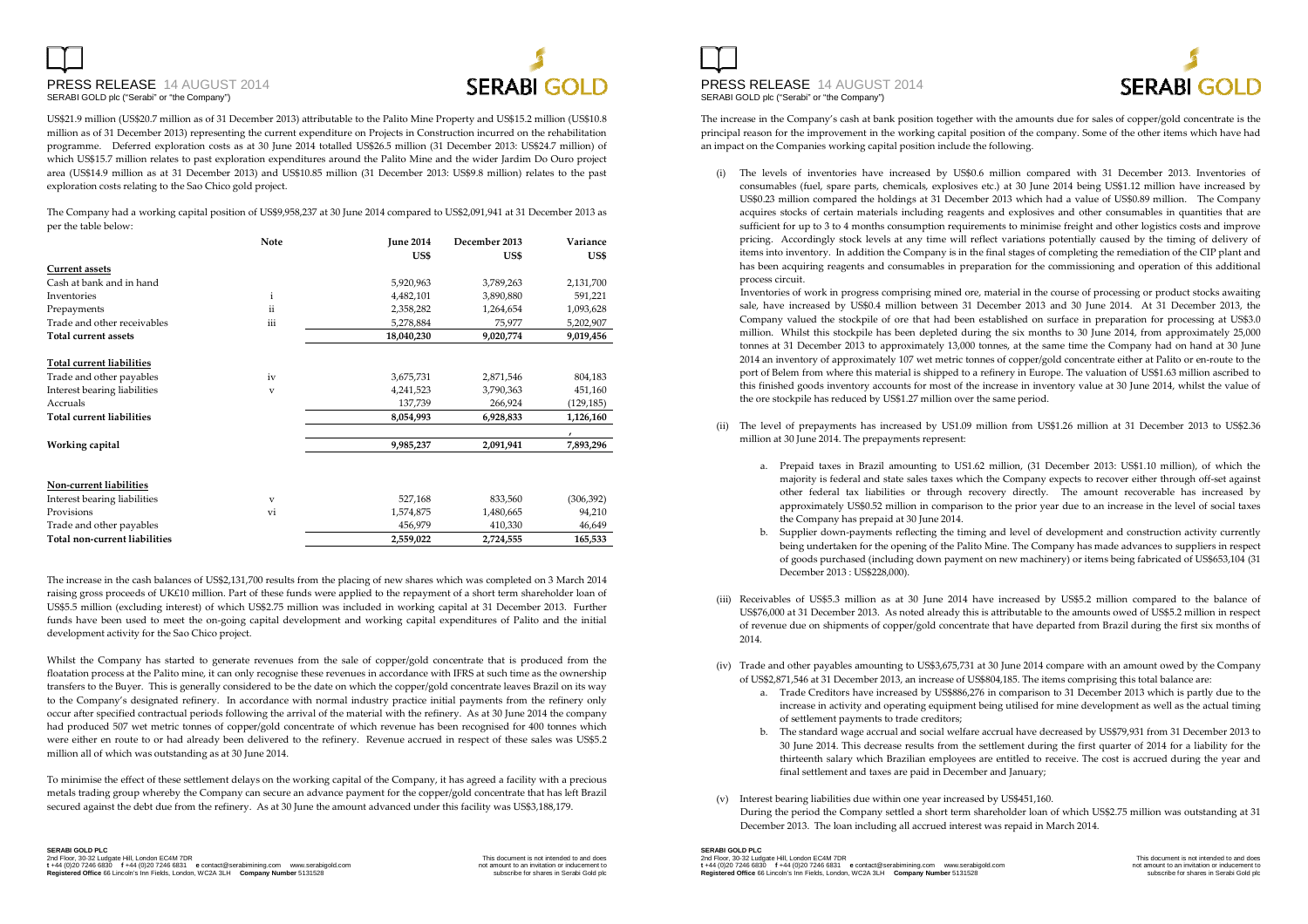

It has received advances of US\$3.19 million against revenue accrued for the sale of copper/gold concentrate production through a facility with a precious metals trading group.

The Company acquired certain assets during 2013 under finance leases. At 30 June 2014 the Company had liabilities under these financial leases of US\$557,617 due within one year (31 December 2013: US\$600,280), and a further US\$527,168 due in more than one year. The leases are for a term of three years and carry interest at a rate of 6.45% per annum.

 Also included within interest bearing liabilities is US\$494,728 including accrued interest (December 2013: US\$440,083) attributable to £300,000 of convertible loan stock which has a repayment date of 31 October 2014 subject to the right of the holder at any time, on one or more occasions, on or before the repayment date, to convert any of the outstanding amounts owed by the Company to Ordinary Shares at a price of 15 pence per Ordinary Share.

(vi) Non-current liabilities include the amount of US\$1,574,875 (December 2013: US\$1,480,665) in respect of provisions including US\$1,214,000 (December 2013: US\$1,141,000) for the cost of remediation of the current Palito Mine site at the conclusion of operational activity. The increase in the liability of US\$73,000 is due to a movement in the exchange rate. The Company undertook a review of the underlying cost assumptions during 2013.

The Company does not have any asset backed commercial paper investments. As the Company has during 2014 generated only limited revenue and has in recent years primarily supported its activities by the issue of further equity, the working capital position at any time reflects the timing of the most recent share placement completed by the Company.

On 3 March 2014, the Company completed a further placing of shares and share purchase warrants that raised gross proceeds of UK£10.0 million. These funds are to be used to provide working capital to the business during the start-up phase of the Palito operations and the next stage of development of the Sao Chico project. Commissioning of the process plant at Palito started on 13 December 2013 and the production rates have been increasing since that date. The final major stage of the remediation process will be the rehabilitation of the Carbon-In-Pulp circuit. The Company plans to start commissioning of this gold recovery process circuit during August 2014.

From the time that production operations commence at planned rates, management anticipates that the Company will have sufficient cash flow to be able to meet all its obligations as and when they fall due and to, at least in part, finance the exploration and development activities that it would like to undertake on its other exploration projects.

There are, however, risks associated with the commencement of any new mining and processing operation whereby unforeseen technical and logistical events result in additional time being required for commissioning or additional costs needing to be incurred, giving rise to the possibility that additional working capital may be required to fund these delays or additional capital requirements. Should additional working capital be required the Directors consider that further sources of finance could be secured within the required timescale.





**Condensed Consolidated Statements of Comprehensive Income** 

|                                                               |             | For the three months ended<br>30 June |             | For the six months ended<br>30 June |
|---------------------------------------------------------------|-------------|---------------------------------------|-------------|-------------------------------------|
|                                                               | 2014        | 2013                                  | 2014        | 2013                                |
| (expressed in US\$)                                           | (unaudited) | (unaudited)                           | (unaudited) | (unaudited)                         |
| <b>CONTINUING OPERATIONS</b>                                  |             |                                       |             |                                     |
| Revenue                                                       |             |                                       |             |                                     |
| Operating expenses                                            |             |                                       |             |                                     |
| Gross loss                                                    |             |                                       |             |                                     |
| Administration expenses                                       | (1,482,040) | (805, 633)                            | (2,394,018) | (1,714,386)                         |
| Share based payments                                          | (43, 840)   | (47, 846)                             | (73, 428)   | (95, 692)                           |
| Depreciation of plant and equipment                           | (140,322)   | (112, 974)                            | (266, 305)  | (220,641)                           |
| <b>Operating loss</b>                                         | (1,666,202) | (966, 453)                            | (2,733,751) | (2,030,719)                         |
| Foreign exchange gain/(loss)                                  | 18,794      | 23,400                                | 8,876       | (231, 818)                          |
| Finance expense                                               | (25, 802)   | (20, 753)                             | (205, 956)  | (63, 252)                           |
| Investment income                                             | 4,473       | 6,291                                 | 4,473       | 9,048                               |
| Loss before taxation                                          | (1,668,737) | (957, 515)                            | (2,926,358) | (2,316,741)                         |
| Income tax expense                                            |             |                                       |             |                                     |
| Loss for the period from continuing operations<br>$(1)$ $(2)$ | (1,668,737) | (957, 515)                            | (2,926,358) | (2,316,741)                         |

**Other comprehensive income (net of tax)** 

**Items that may be reclassified subsequently to profit or loss**

| Exchange differences on translating foreign<br>operations          | 1.797.215 | (4.024.661) | 3.717.965 | (3.415.186) |
|--------------------------------------------------------------------|-----------|-------------|-----------|-------------|
| Total comprehensive income/(loss) for the<br>period <sup>(2)</sup> | 128.478   | (4,982,176) | 791.607   | (5,731,927) |
| Loss per ordinary share (basic and diluted) <sup>(1)</sup>         | (0.25c)   | (0.27c)     | (0.50c)   | (0.69c)     |

(1) All revenue and expenses arise from continuing operations.

(2) The Group has no non-controlling interests and all losses are attributable to the equity holders of the Parent Company.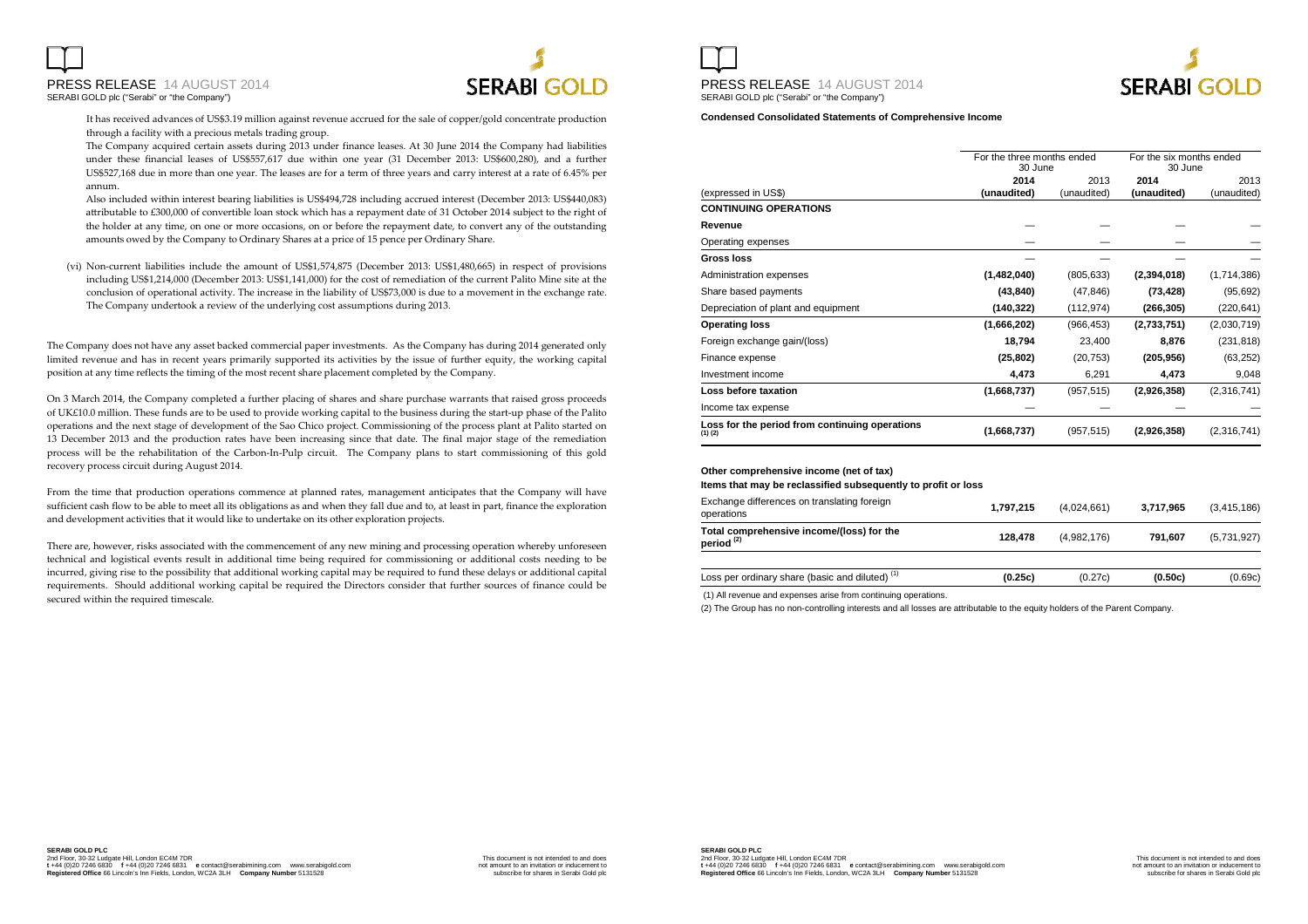

# **SERABI GOLD**

#### **Condensed Consolidated Balance Sheets**

|                                       | As at           | As at           | As at               |
|---------------------------------------|-----------------|-----------------|---------------------|
|                                       | 30 June<br>2014 | 30 June<br>2013 | 31 December<br>2013 |
|                                       |                 |                 |                     |
| (expressed in US\$)                   | (unaudited)     | (unaudited)     | (audited)           |
| <b>Non-current assets</b>             |                 |                 |                     |
| Deferred exploration costs            | 26,508,924      | 16,375,076      | 24,659,003          |
| Property, plant and equipment         | 43,412,368      | 30,228,704      | 36,008,318          |
| <b>Total non-current assets</b>       | 69,921,292      | 46.603.780      | 60,667,321          |
| <b>Current assets</b>                 |                 |                 |                     |
| Inventories                           | 4,482,101       | 784,844         | 3,890,880           |
| Trade and other receivables           | 5,278,884       | 1,541,830       | 75,977              |
| Prepayments and accrued income        | 2,358,282       | 1,437,737       | 1,264,654           |
| Cash and cash equivalents             | 5,920,963       | 13,993,628      | 3,789,263           |
| <b>Total current assets</b>           | 18,040,230      | 17,758,039      | 9,020,774           |
| <b>Current liabilities</b>            |                 |                 |                     |
| Trade and other payables              | 3,675,731       | 2,823,871       | 2,871,546           |
| Interest bearing liabilities          | 4,241,523       |                 | 3,790,363           |
| Accruals                              | 137,739         | 628,328         | 266,924             |
| <b>Total current liabilities</b>      | 8,054,993       | 3,452,199       | 6,928,833           |
| <b>Net current assets</b>             | 9,985,237       | 14,305,840      | 2,091,941           |
| Total assets less current liabilities | 79,906,529      | 60,909,620      | 62,759,262          |
| <b>Non-current liabilities</b>        |                 |                 |                     |
| Trade and other payables              | 456,979         | 119,309         | 410,330             |
| Provisions                            | 1,574,875       | 1,487,279       | 1,480,665           |
| Interest bearing liabilities          | 527,168         | 374,030         | 833,560             |
| <b>Total non-current liabilities</b>  | 2,559,022       | 1,980,618       | 2,724,555           |
| <b>Net assets</b>                     | 77,347,507      | 58,929,002      | 60,034,707          |
|                                       |                 |                 |                     |
| Equity                                |                 |                 |                     |
| Share capital                         | 61,668,212      | 52,773,993      | 60,003,212          |
| Share premium                         | 69,119,848      | 54,479,151      | 54,479,151          |
| Option reserve                        | 2,214,909       | 2,118,596       | 2,330,789           |
| Other reserves                        | 931,144         | 427,615         | 789,076             |
| <b>Translation reserve</b>            | (7,053,208)     | (8,021,497)     | (10, 771, 173)      |
| Accumulated loss                      | (49, 533, 398)  | (42, 848, 856)  | (46, 796, 348)      |
| Equity shareholders' funds            | 77,347,507      | 58,929,002      | 60,034,707          |

The interim financial information has not been audited and does not constitute statutory accounts as defined in Section 434 of the Companies Act 2006. Whilst the financial information included in this announcement has been compiled in accordance with International Financial Reporting Standards ("IFRS") this announcement itself does not contain sufficient financial information to comply with IFRS. The Group statutory accounts for the year ended 31 December 2013 prepared under IFRS as adopted in the EU and with IFRS and their interpretations adopted by the International Accounting Standards Board have been filed with the Registrar of Companies following their adoption by shareholders at the last Annual General Meeting. The auditor's report on these accounts was unqualified but did contain an Emphasis of Matter with respect to the Company and the Group's dependency on its ability to successfully re-commission and commence commercial gold production at the Palito Mine in order to continue as a going concern. The auditor's report did not contain a statement under Section 498 (2) or 498 (3) of the Companies Act 2006.

#### **SERABI GOLD PLC**

nd Floor, 30-32 Ludgate Hill, London EC4M 7DR و Contact Schedule and does (the Schedule and does on the Schedu<br>1 Heral (2012 1444 (2012 1724 6831) e Contact ® serabimining.com www.serabigold.com and the Schedule of the

PRESS RELEASE 14 AUGUST 2014



SERABI GOLD plc ("Serabi" or "the Company")

**Condensed Consolidated Statements of Changes in Shareholders' Equity** 

| (expressed in US\$)                                               |                  |                  | Share      |                                          |                        |                     |                     |
|-------------------------------------------------------------------|------------------|------------------|------------|------------------------------------------|------------------------|---------------------|---------------------|
| (unaudited)                                                       | Share<br>capital | Share<br>premium | option     | Other<br>reserve reserves <sup>(1)</sup> | Translation<br>reserve | Accumulated<br>loss | <b>Total equity</b> |
| <b>Equity shareholders'</b>                                       |                  |                  |            |                                          |                        |                     |                     |
| funds at 31 December<br>2012                                      | 31,416,993       | 50,182,624       | 2,019,782  | 780,028                                  | (4,606,311)            | (40, 532, 115)      | 39,261,001          |
| Foreign currency<br>adjustments                                   |                  |                  |            |                                          | (3, 415, 186)          |                     | (3, 415, 186)       |
| Loss for the period                                               |                  |                  |            |                                          |                        | (2,316,741)         | (2,316,741)         |
| Total comprehensive<br>income for the period                      |                  |                  |            |                                          | (3,415,186)            | (2,316,741)         | (5,731,927)         |
| Issue of new ordinary<br>shares for cash<br>Costs associated with | 21,357,000       | 4,182,600        |            | 88,800                                   |                        |                     | 25,628,400          |
| issue of new ordinarv<br>shares for cash                          |                  | (327, 286)       |            |                                          |                        |                     | (327, 286)          |
| Warrants lapsed in period                                         |                  | 441,213          |            | (441, 213)                               |                        |                     |                     |
| Share option expense                                              |                  |                  | 98,814     |                                          |                        |                     | 98,814              |
| Equity shareholders'<br>funds at 30 June<br>2013                  | 52,773,993       | 54,479,151       | 2,118,596  | 427,615                                  | (8,021,497)            | (42, 848, 856)      | 58,929,002          |
| Foreign currency<br>adjustments                                   |                  |                  |            |                                          | (2,749,676)            |                     | (2,749,676)         |
| Loss for the period                                               |                  |                  |            |                                          |                        | (3,947,492)         | (3,947,492)         |
| Total comprehensive<br>income for the period                      |                  |                  |            |                                          | (2,749,676)            | (3,947,492)         | (6,697,166)         |
| Issue of new ordinary<br>shares for acquisition                   | 7,229,219        |                  |            | 361,461                                  |                        |                     | 7,590,680           |
| Costs associated with<br>issue of new ordinary<br>shares for cash |                  |                  |            |                                          |                        |                     |                     |
| Share option expense                                              |                  |                  | 212,193    |                                          |                        |                     | 212,193             |
| Equity shareholders'<br>funds at 30 December<br>2013              | 60,003,212       | 54,479,151       | 2,330,789  |                                          | 789,076 (10,771,173)   | (46, 796, 348)      | 60,034,707          |
| Foreign currency<br>adjustments                                   |                  |                  |            |                                          | 3,717,965              |                     | 3,717,965           |
| Loss for the period                                               |                  |                  |            |                                          |                        | (2,926,358)         | (2,926,358)         |
| Total comprehensive<br>income for the period                      |                  |                  |            |                                          | 3,717,965              | (2,926,358)         | 791,607             |
| Issue of new ordinary<br>shares for cash<br>Costs associated with | 1,665,000        | 14,765,000       |            | 220,000                                  |                        |                     | 16,650,000          |
| issue of new ordinarv<br>shares for cash                          |                  | (202, 235)       |            |                                          |                        |                     | (202, 235)          |
| Warrants lapsed in period                                         |                  | 77,932           |            | (77, 932)                                |                        |                     |                     |
| Share options lapsed in<br>period                                 |                  |                  | (189, 308) |                                          |                        | 189,308             |                     |
| Share option expense                                              |                  |                  | 73,428     |                                          |                        |                     | 73,428              |
| <b>Equity shareholders'</b><br>funds at 30 June<br>2014           | 61,668,212       | 69,119,848       | 2,214,909  | 931,144                                  | (7,053,208)            | (49, 533, 398)      | 77,347,507          |

(1) Other reserves comprise a merger reserve of US\$361,461 (2013: US\$ 361,461), a warrant reserve of US\$308,801 (December<br>2013: US\$166,733) and the initial fair value for the equity component of the convertible loan sto

**SERABI GOLD PLC** 2nd Floor, 30-32 Ludgate Hill, London EC4M 7DR This document is not intended to and does **<sup>t</sup>** +44 (0)20 7246 6830 **f** +44 (0)20 7246 6831 **e** contact@serabimining.com www.serabigold.com not amount to an invitation or inducement to **Registered Office** 66 Lincoln's Inn Fields, London, WC2A 3LH **Company Number** 5131528 subscribe for shares in Serabi Gold plc

I